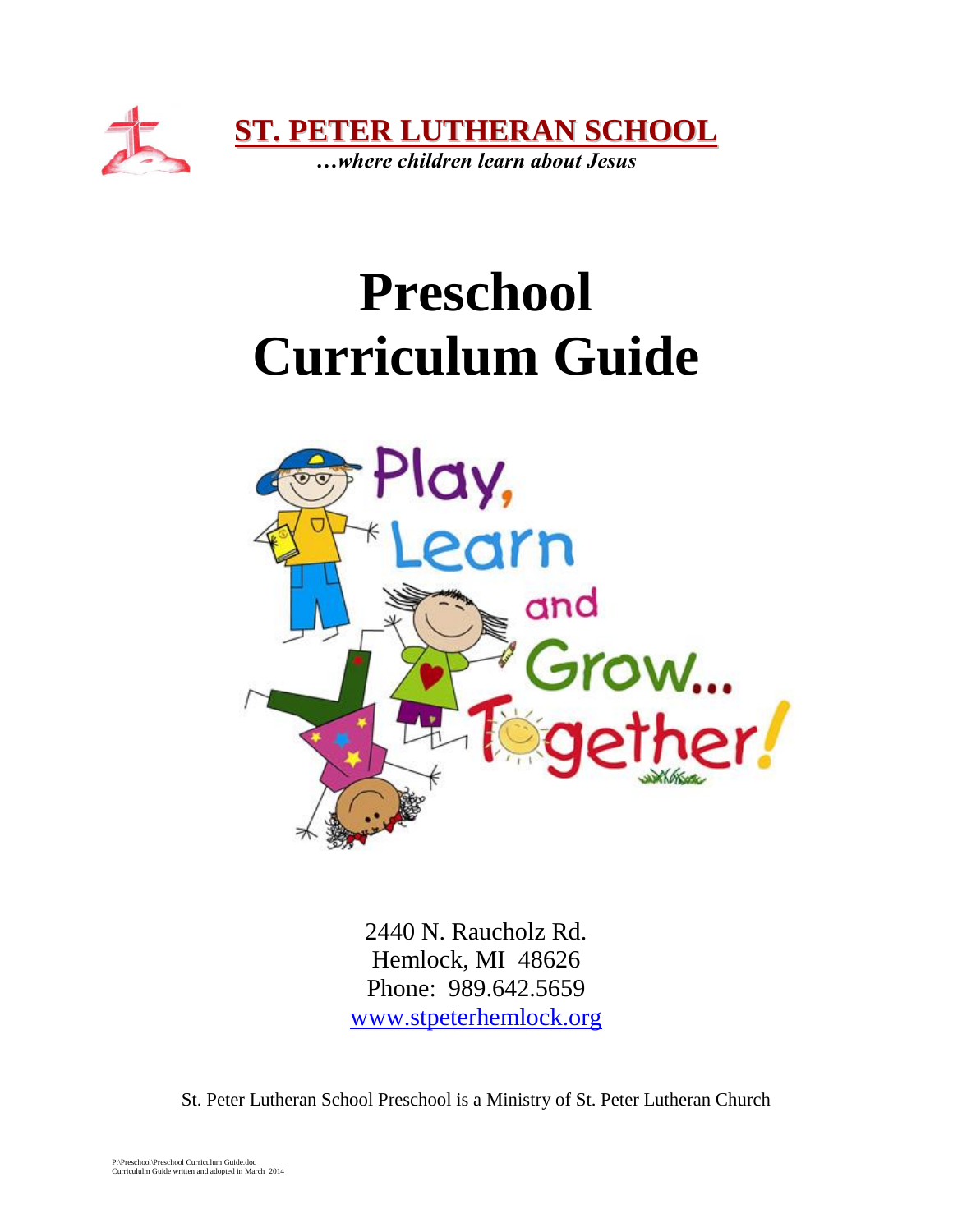# **ST. PETER PRESCHOOL CURRICULUM GUIDE**

#### **Spiritual**

Three-year-old preschoolers need an environment to:

- express in words and songs that Jesus is her/his best Friend and Savior
- praise God through music
- sing and remember songs
- join in various worship activities
- recognize the Bible as God's Word
- learn stories from the Bible
- realize that the wrong things he/she does are called sins
- express in words that Jesus died on the cross for him/her
- say prayers from memory
- complete sentence prayers independently
- express that God created the world
- express that God made her/him

Four-year-old preschoolers need an environment to also include:

- express in words that God always loves him/her, even when he/she does something wrong
- express being "sorry" in words and actions
- forgive others
- help other people
- care for others by serving
- express feelings of concern for those hurt or less fortunate
- express in words that God is all-powerful
- realize God sends angels to protect her/him
- express that God provides for all our needs
- distinguish Bible stories from imagination and fantasy
- talk about how Jesus grew to be a man, who died for him/her and came alive again
- make-up songs about Jesus
- express that God hears and answers prayers

#### **Social**

Three-year-old children need opportunities to:

- express needs and wants
- share with others
- participate in a group
- play near or with other children
- follow simple directions
- respond agreeably to adults
- model socially acceptable phrases, e.g. please, thank you
- develop self-control
- respond to questions
- begin to move away from egocentrism (being centered on oneself)
- communicate verbally
- distinguish between good and bad behaviors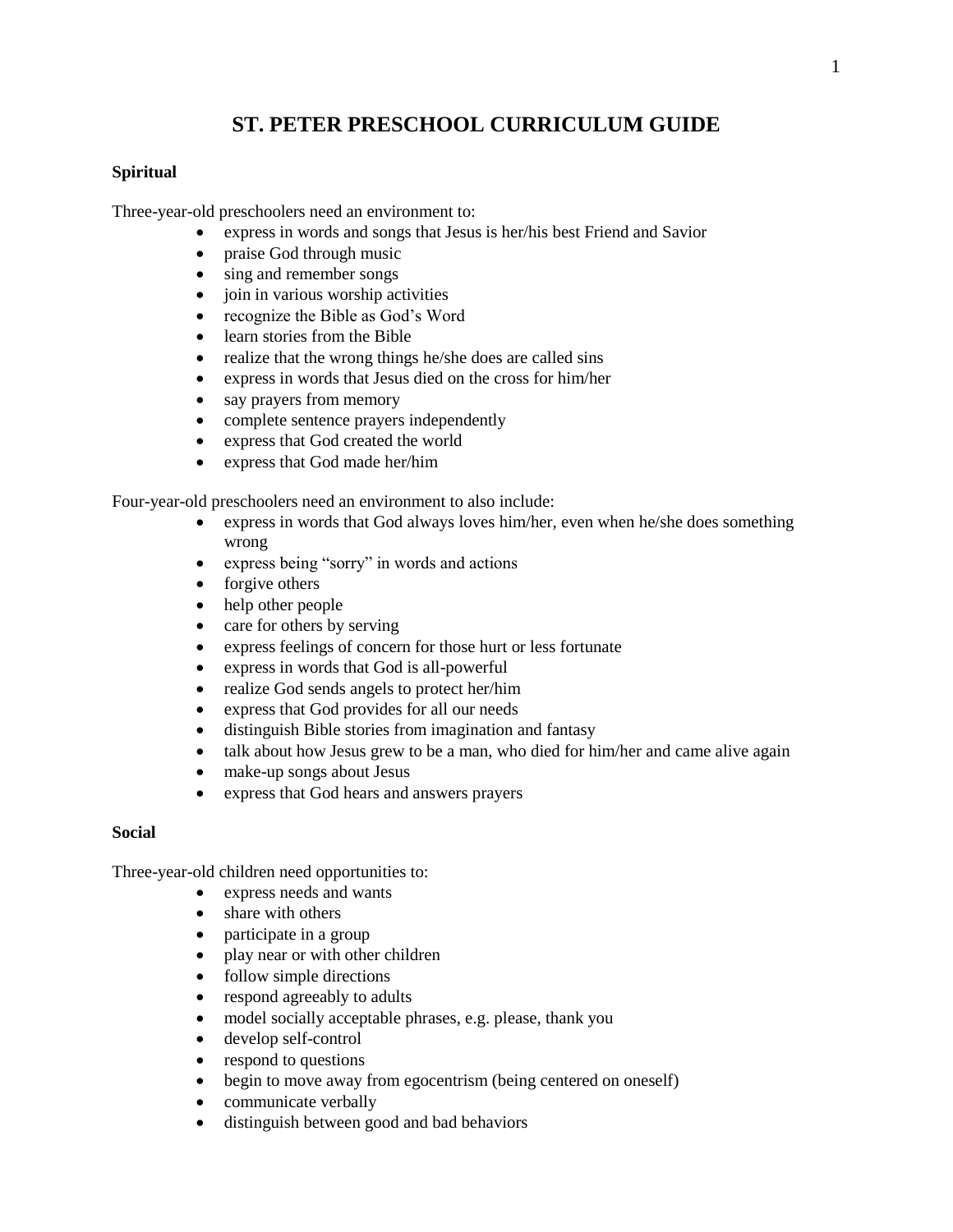Four-year-old children also need opportunities to:

- share willingly
- become involved in using rules when playing with others
- take turns during games
- develop closer friendships
- become more aware of the social world
- articulate thoughts more clearly
- follow more than one direction
- increase vocabulary
- participate in "show and tell"
- begin using language to express emotions
- respect the feelings of others
- accept responsibility for their own actions.
- aid others in distress

#### **Emotional**

Teachers of three-year olds will plan for experiences that allow for:

- moving away from attachment to parent to another significant adult
- recognizing and speaking to/about other adults
- adventures on their own
- showing a wide range of emotions, e.g. anger, joy, confusion, sorrow, loneliness, etc.
- demonstrating love toward others
- building an autonomy (sense of self) and needs to "do it myself!"

Four-year-old boys and girls will thrive in an environment of unconditional love and acceptance that allows them to:

- enjoy activities with peers
- recognize teachers, pastors, others whom they see on a regular basis as important adults
- receive reassurance from adults when working or playing
- begin to get emotions under control
- name basic emotions, but may still express them inappropriately
- take initiative in tasks and play situations

#### **Physical**

Teachers of three-year-old children will provide experiences for them to:

Large Motor:

- participate in outdoor play
- participate in instructional "gym time"
- exhibit ease in body movement
- run forward, jump in place with both feet together, walk on tiptoes, kick, throw and bounce a ball, walk on a line, balance, and move to music
- move creatively
- enjoy large motor activities
- ride a tricycle

Small Motor:

- use manipulatives easily
- string at least four half-inch beads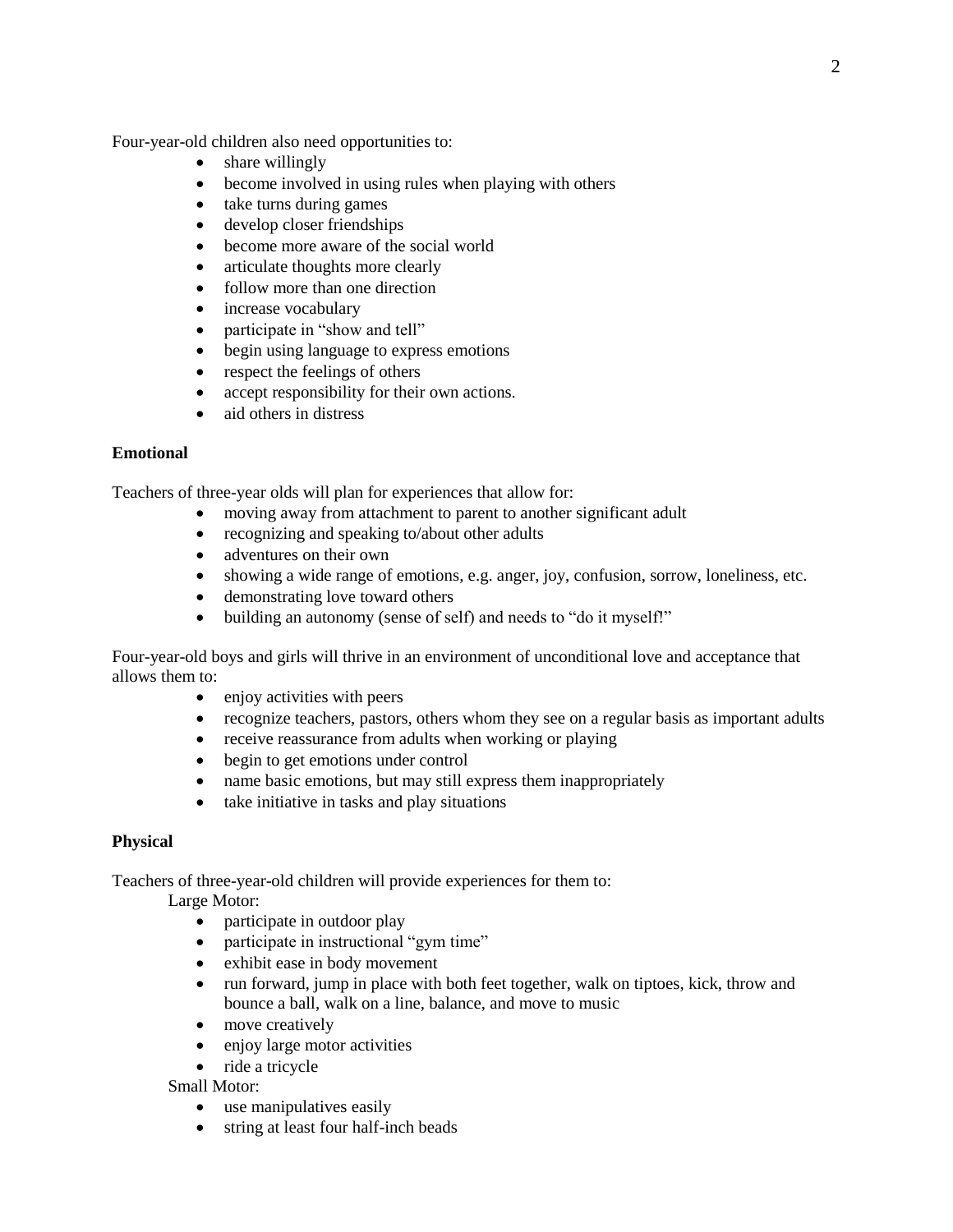- put pegs in pegboard
- manipulate blocks for building
- manipulate scissors, paint brushes, and pencil; but doesn't necessarily follow lines when using scissors
- put together a 6 or 7 piece puzzle
- turn pages in a book
- hold crayon with thumb and fingers
- enjoy small motor activities

Four-year-old youngsters need opportunities to:

Large Motor:

- gain coordination
- better control body movement
- run, leap, jump, hop, slide, gallop, and march
- develop accuracy when throwing and catching
- balances on feet for at least five seconds
- walk forward and backward on a line ten feet long without stepping off
- walk a line heel-to-toe eight feet long without stepping off

#### Small Motor:

- fold and cut paper
- string smaller beads
- follow a sequence of holes when lacing
- work a puzzle of ten pieces or more
- use scissors with control to cut along a straight line and a circle
- controls paint and brush
- reproduce shapes (circle, possibly square, triangle and rectangle)
- use crayons or pencil within a defined area
- follow a series of dot to dot numerals, 1-10, to form an object

### **COGNITIVE**

The cognitive objectives for the preschool age child are organized according to different subject areas.

# **Language Arts:**

3-year-old children will have the opportunity to learn to:

- point to a picture or object
- recall the names of things in their environment
- give their first and last names
- recite simple prayers and songs
- print their name
- identify the first letter in their name
- become a better listener
- enjoy sensory experiences
- follow simple one-step directions
- effectively communicate with teachers and classmates
- locate and name their major body parts (arms, legs, nose, eyes, ears, and mouth)

4-year-old children will also have the opportunity to learn to:

• identify some letters of the alphabet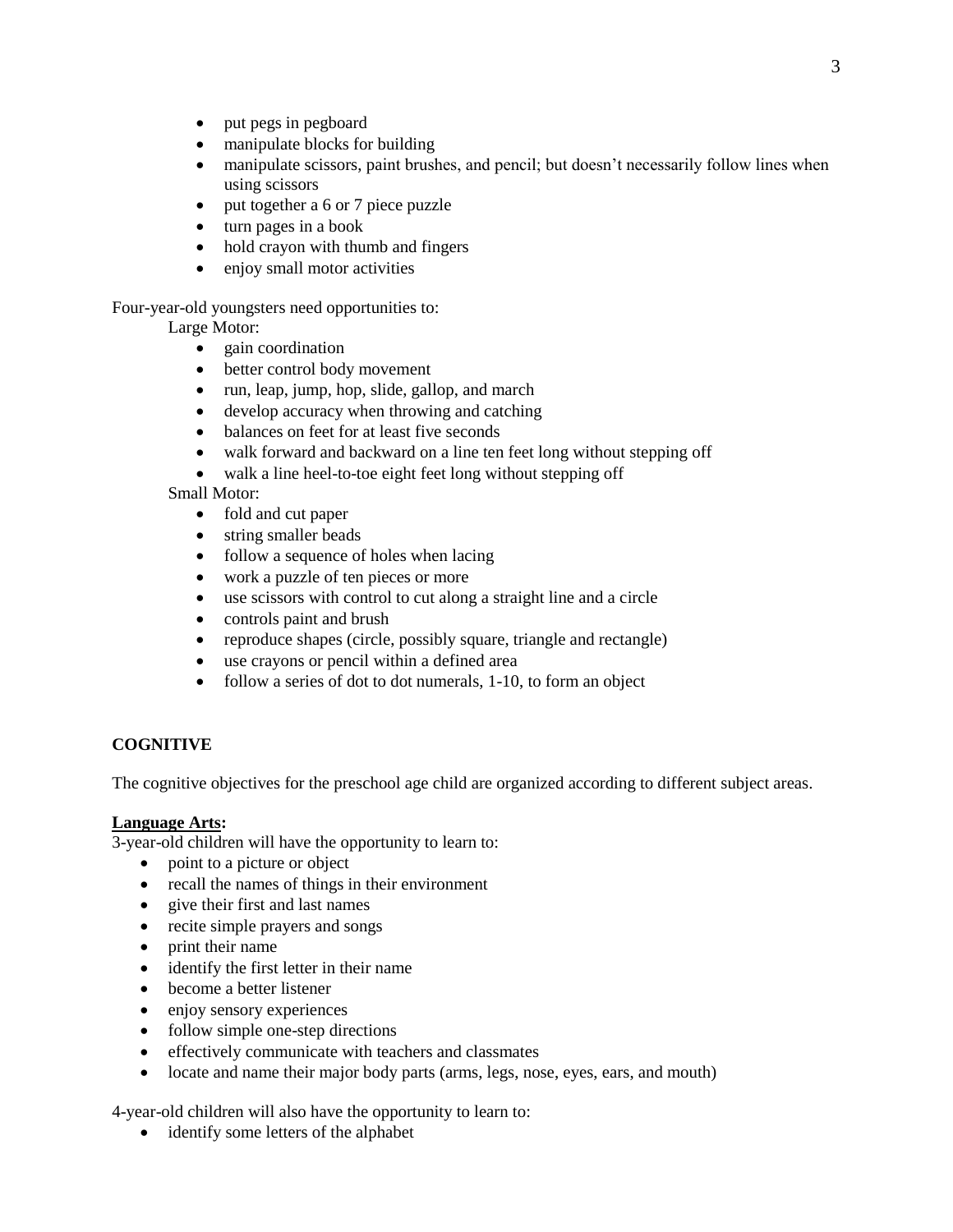- sing an alphabet song correctly
- recognize the letters in their name
- print their name
- use a variety of writing materials, e.g. chalkboards, easels, construction paper, lined paper
- use a variety of materials, e.g. stencils, crayons, markers, pens, pencils, chalk, etc.
- communicate information they have acquired
- expand their vocabulary
- understand concept of opposite and give several examples, e.g. up/down; high low; over/under, etc.
- identify the cover and title of a book
- understand that books have authors, illustrators, characters, and stories
- retell a story read to them and/or heard on a tape
- pick out a story's beginning, middle, and end
- enjoy "reading" books
- "read" experience charts from left to right
- "read" their own words through dictated statements on art work
- begin to identify left and right
- distinguish the different sounds that letters make (phonemic awareness)
- use words to solve problems more effectively
- name the special holidays, e.g. Thanksgiving, Christmas, Easter
- retell Christmas and Easter stories
- create spontaneous dialog for one-puppet play
- role play someone other than themselves
- follow more complex directions involving more than one step

#### **Math:**

3-year-old children will have the opportunity to:

- identify shapes
- count to 10 orally
- count out 5 objects accurately
- do simple puzzles
- sort objects that are distinctly different
- distinguish more and less, short and long, empty and full, etc.
- match shapes
- begin to identify numbers
- build using blocks and other manipulatives
- tell which object is big and which is little from a pair obviously different in size
- tell which object is long and which is short from a pair obviously different in length

4-year-old children will also have the opportunity to learn to:

- identify and distinguish between the shapes—circle, square, triangle, rectangle, and diamond
- count to 19 orally
- identify numbers 1-10
- count out at least 10 objects accurately
- separate objects according to size or length
- name the days of the week and use a calendar
- develop a sense of time through discussion of time intervals, e.g. yesterday, next week, last summer, etc.
- become more proficient using blocks and other manipulatives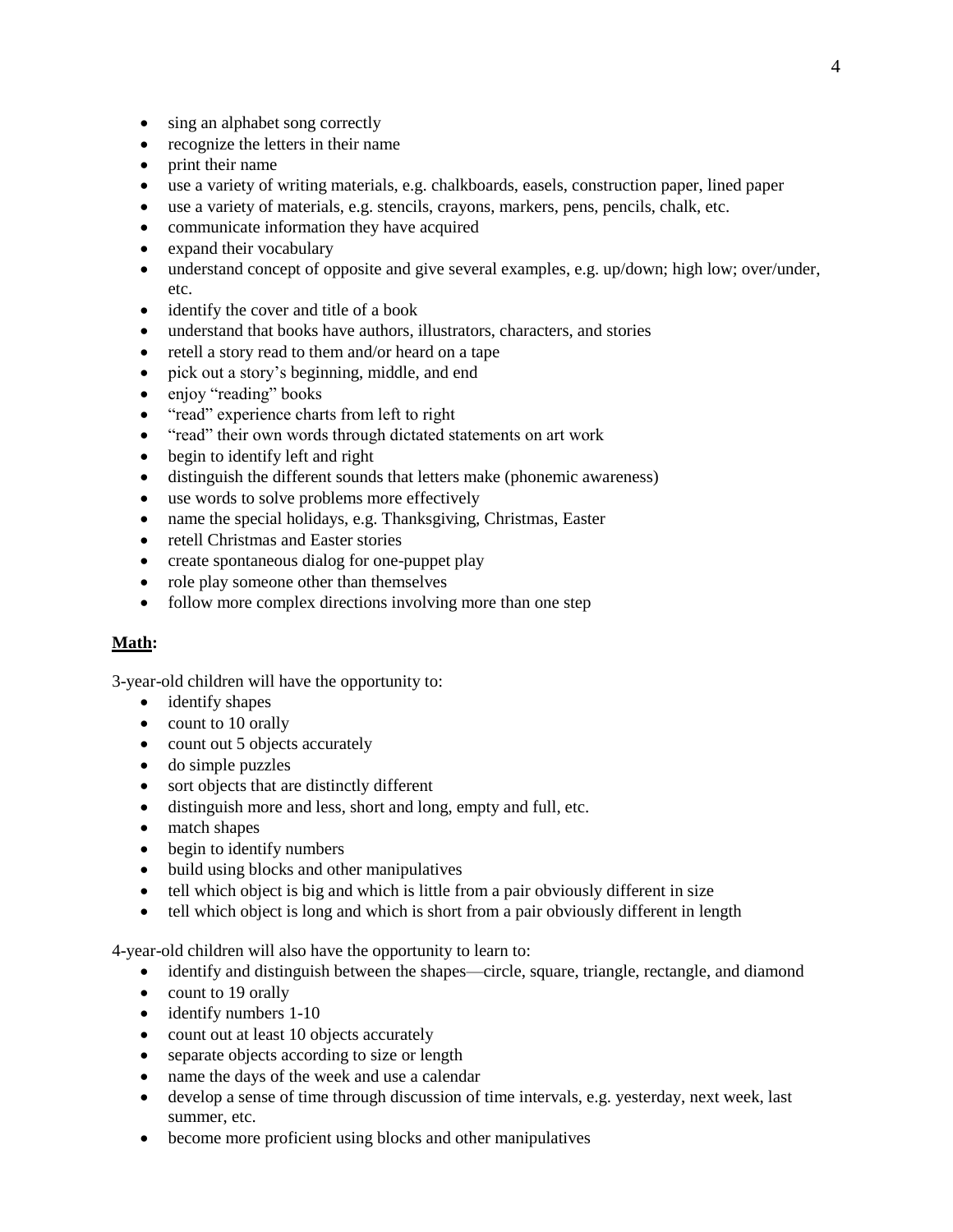- develop patterns using shapes, colors, beads, etc.
- use a weather graph
- create patterns on their own
- read a graph or chart
- use a geoboard to learn about area, perimeter, and geometry
- do some basic addition using manipulatives
- do some simple addition and subtraction using songs and finger plays
- measure objects using a ruler
- recognize and identify taller/shorter; more/less; higher/lower
- identify "one more," "one less"
- recognizes fractions, e.g.  $\frac{1}{2}$ ,  $\frac{1}{4}$ , and whole
- identify a penny, dime and nickel

#### **Science:**

3-year-old children will have the opportunity to learn to:

- recognize and use their senses and name sense organs, e.g. nose/smell; ears/hear; eyes/see; tongue/tastes; and fingers/feel.
- compare and contrast animals, trees, objects, etc.
- recognize the four seasons
- identify morning, noon, and night
- identify things that can and can not be recycled
- be aware of the difference between hard and soft objects
- perform basic, fun experiments
- explore the sand table using variety of objects; change sand to beans, rice, etc. for different sensory and uses
- explore the water table using a variety of objects
- identify objects that will sink and float
- use magnets to explore magnetism
- identify environmental sounds e.g. closing door, walking feet, clapping hands, etc.

4-year-old children will also have the opportunity to learn to:

- make fairly accurate predictions
- participate in activities related to chemistry such as mixing paint and cooking
- participate in activities related to physics and math such as building with blocks, and working with balls or manipulative objects
- plan and care for something that will grow
- recognize the growth and change in animals and plants
- use and be able to tell about day, week, year
- describe changes that occur in the world during the four seasons
- describe the functions of some of the major body parts (brain, heart, lungs, etc.)
- describe foods by taste, i.e. sour, sweet, and salty
- recognize their growth and change
- describe and classify different kinds of landforms (soil, sand, rock, etc.)
- distinguish between groups of living and non-living things
- recognize and name animals
- identify animals that hibernate
- imitate environment sounds
- weigh object using a balance
- learn the process of melting/freezing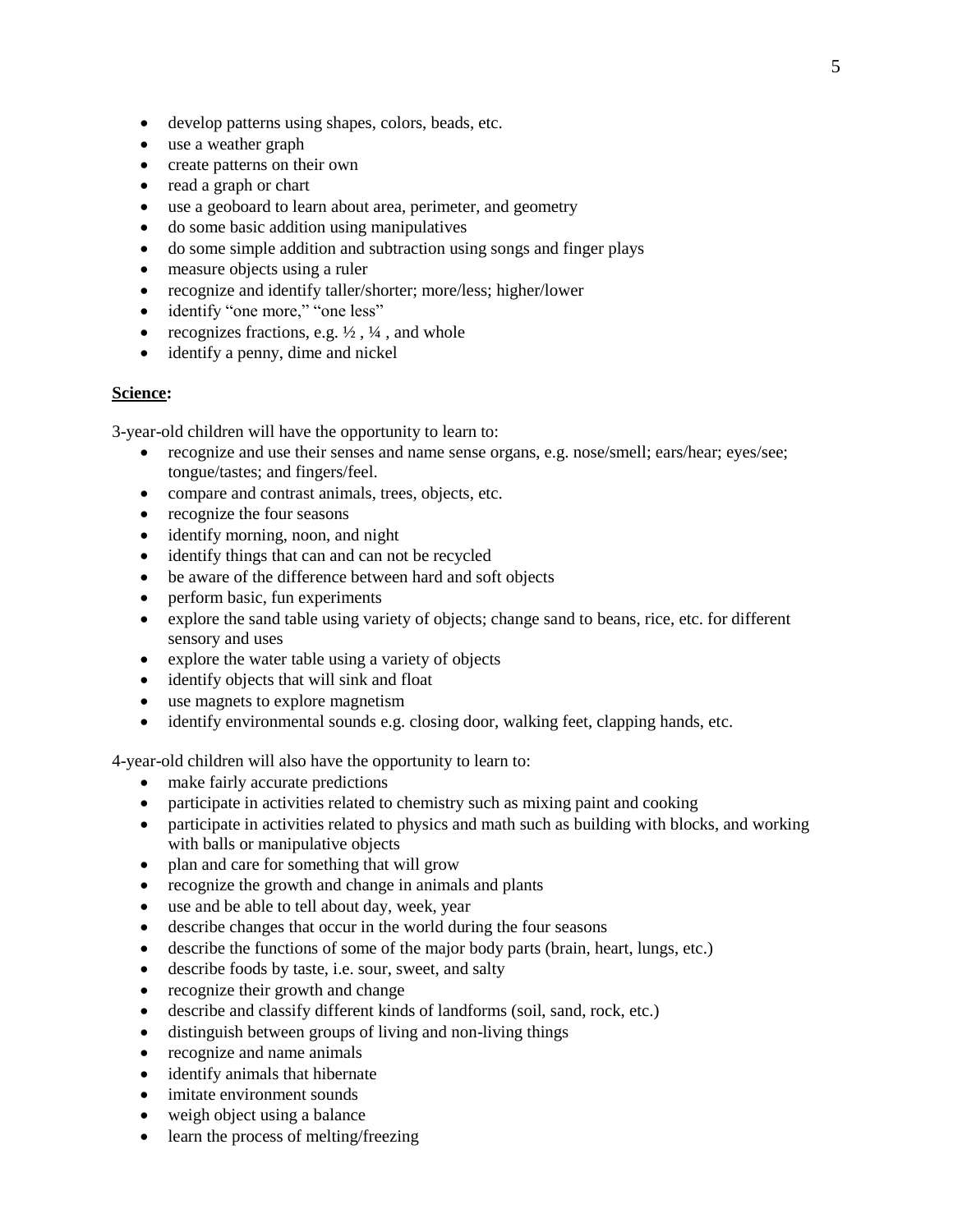#### **Physical Education:**

All children will be encouraged to:

- bend and stretch in different parts of their bodies
- twist and turn while walking through an obstacle course
- tense and shake body parts, then relax
- manipulate a hoop, ball, stick, or bean bag in own space
- walk, run (forward/backward), hop, jump, slide and gallop with control
- move and stop movements with control
- imitate animals walks
- run in place in own space with control
- move with other children without colliding with them
- "begin" to skip as another means of moving
- balance the body while lying down, on hands and knees, kneeling, sitting, and standing
- follow directions accurately while jumping, running, and walking
- march with music
- move to music
- balance body on scooter board while moving
- follow directions in manipulating parachute
- balance hula-hoop to make it roll
- throw and catch balls and bean bags
- balance on mats, boards, and balance beams
- balance on one foot for 5-10 seconds
- balance body on carpet squares, with a beanbag balanced on different body parts
- begin to jump rope
- maneuver and balance body on climbing structure
- manipulate a parachute
- hit a ball off a tee
- practice gymnastics moves like forward roll, log roll, egg roll, bear walk, etc.

#### **Social Studies:**

All children will have the opportunity to:

- see who they are in the larger world around them
- appreciate people of different races and cultures
- take walks through the neighborhood to observe and discuss orderliness and beauty of God's world; different buildings; people; animals; etc.
- follow the rules of the classroom and school especially procedures during an emergency drill
- communicate verbally more proficiently
- understand they can communicate in many ways
- become more aware of helpers in our community (police, doctor, etc.)
- meet community helpers during visits to the classroom
- "read" familiar signs that we learn from society (STOP, HANDICAPPED), etc.
- identify household objects such as food, utensils, furniture and television
- identify and name members of their family
- role play each member of their families
- seek out involvement in a group
- name the town or city that they live in and the street on which they live
- say their phone number from memory
- accept that God made the world and everything in it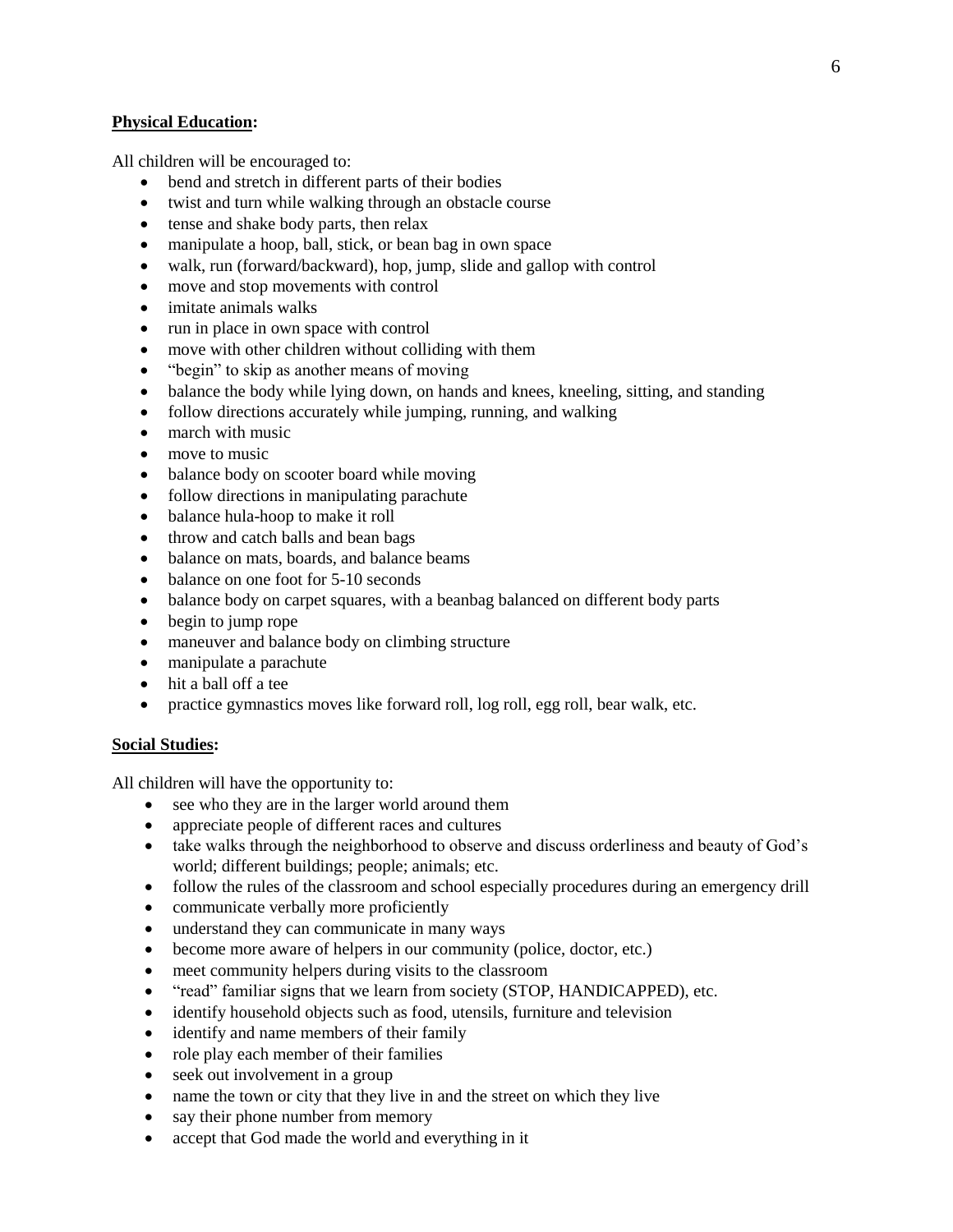Children will have opportunities to develop **social skills**:

- taking turns
- sharing
- forming lines
- using listening skills
- helping others
- following directions
- respecting the feelings of others
- accepting responsibility for their own actions

#### Children will have opportunities to develop **self-help skills**:

- washing and drying hands
- feeding and cleaning up after themselves at snack and lunch time
- toileting practices
- getting toys out and putting them away
- placing own personal items in cubby
- dressing skills, e.g. button, zip, lacing, snaps, change clothes, putting on shoes, jacket
- pouring drinks and cleaning spills
- following directions and completing tasks

#### **Music:**

All children will have the opportunity to learn to:

- enjoy music
- clap to a beat produced by a teacher
- move creatively to music
- perform musical finger plays
- enjoy keeping rhythm using instruments
- memorize songs
- add/change words to songs (one word or phrase)
- play musical games
- discern between loud and soft; fast and slow; high and low
- identify music and sound as vibration
- distinguish between different musical instruments
- identify "music" in nature (birds, wind, waves, etc.)
- enjoy "listening" walks to hear many different sounds
- tell about how music makes them feel
- praise God with music

#### **Art:**

Children will have the opportunity to:

- scribble at first, then becoming controlled
- enjoy creating a "masterpiece" of their own
- lines and curves take on characteristics of circles, rectangles, people and animals
- become more proficient when using art materials (crayons, pencils, brushes, etc.)
- appreciate their art work and others
- follow a plan for doing certain projects
- be creative in open-ended art projects
- experience different media (paint, chalk, clay, glue, play dough, sand, etc.)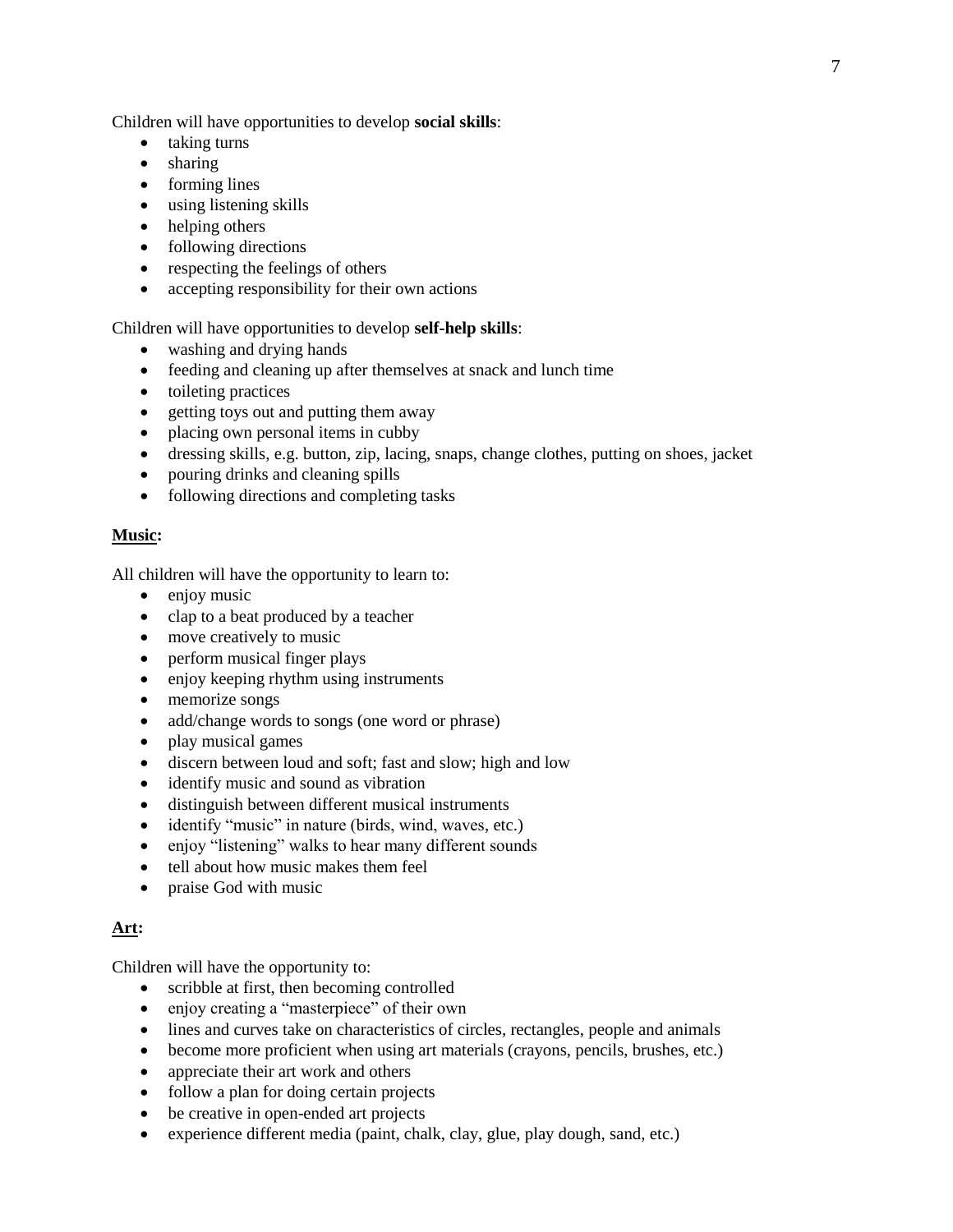- create 2D and 3D art activities
- manipulate and use scissors
- add more and more details to their drawings
- draw a self-portrait
- name 9 basic colors (red, yellow, blue, orange, purple, green, brown, black and white)
- mix colors to make other colors
- identify different textures
- express their feelings in their art work
- listen to music while working creatively on a project
- recognize art as a gift of God

#### **Acknowledgements:**

.

We gratefully acknowledge, Trinity Lutheran School, Clinton Twp. and the many sources used in preparing the Curriculum for St Peter Lutheran School, especially:

- *Creative Resources for Infants and Toddlers* by Judy Herr and Terri Swim (Delmar Publishers, 3 Columbia Circle, Box 15015, Albany NY 12212-5015, 1999, [www.delmar.cengage.com](http://www.delmar.cengage.com/) )
- *Developmentally Appropriate Practice in Early Childhood Programs,* Sue Bredekamp, Editor (NAEYC, Washington DC, 2009, [www.naeyc.org](http://www.naeyc.org/) )
- *Early Childhood Standards of Quality for Infant and Toddler Programs,* Michigan State Board of Education, 2006, [www.michigan.gov](http://www.michigan.gov/)
- *Early Childhood Standards of Quality for Prekindergarten*, Michigan State Board of Education, 2005[, www.michgian.gov](http://www.michgian.gov/)
- *Growth and Development of the Young Child* by Martha Streufert Jander (School Ministry, The Lutheran Church—Missouri Synod, 1333 S. Kirkwood Rd., St. Louis MO 63122-7295, 1997, [www.lcms.org](http://www.lcms.org/))
- *Infants and Toddlers Curriculum and Teaching* by Linda Watson, Michael Watson, LaVisa Cam Wilson (Delmar Publishers, Albany NY, 1999, [www.delmar.cengage.com](http://www.delmar.cengage.com/) )
- *Integrating the Faith, Vol. 1, Preschool and Kindergarten (Concordia Publishing* House, 1986[, www.cph.org](http://www.cph.org/) )
- *Living Word Preschool Curriculum Guide* (Living Word Lutheran Preschool, 3838 N. Rochester Rd., Rochester MI 48306, 2002, [www.livword.net](http://www.livword.net/) )
- *Michigan District, LCMS Electronic Curriculum 2007* produced through a grant from Church Extension Fund, [www.michigandisrict.org](http://www.michigandisrict.org/)
- *The Blessing Place – A Resource Manual for Christian Caregivers of Infants and Toddlers* (Concordia Publishing House, 2001, [www.cph.org](http://www.cph.org/) )
- *The Creative Curriculum for Preschool, 4th Edition* by Diane Trister Dodge, Laura Colker, Cate Heroman, (Teaching Strategies, 2002)
- **Year'Round Activites for Three-Year-Old Children** by Anthony Coletta, and Kathleen Coletta, The Center for Applied Research in Education, Inc.